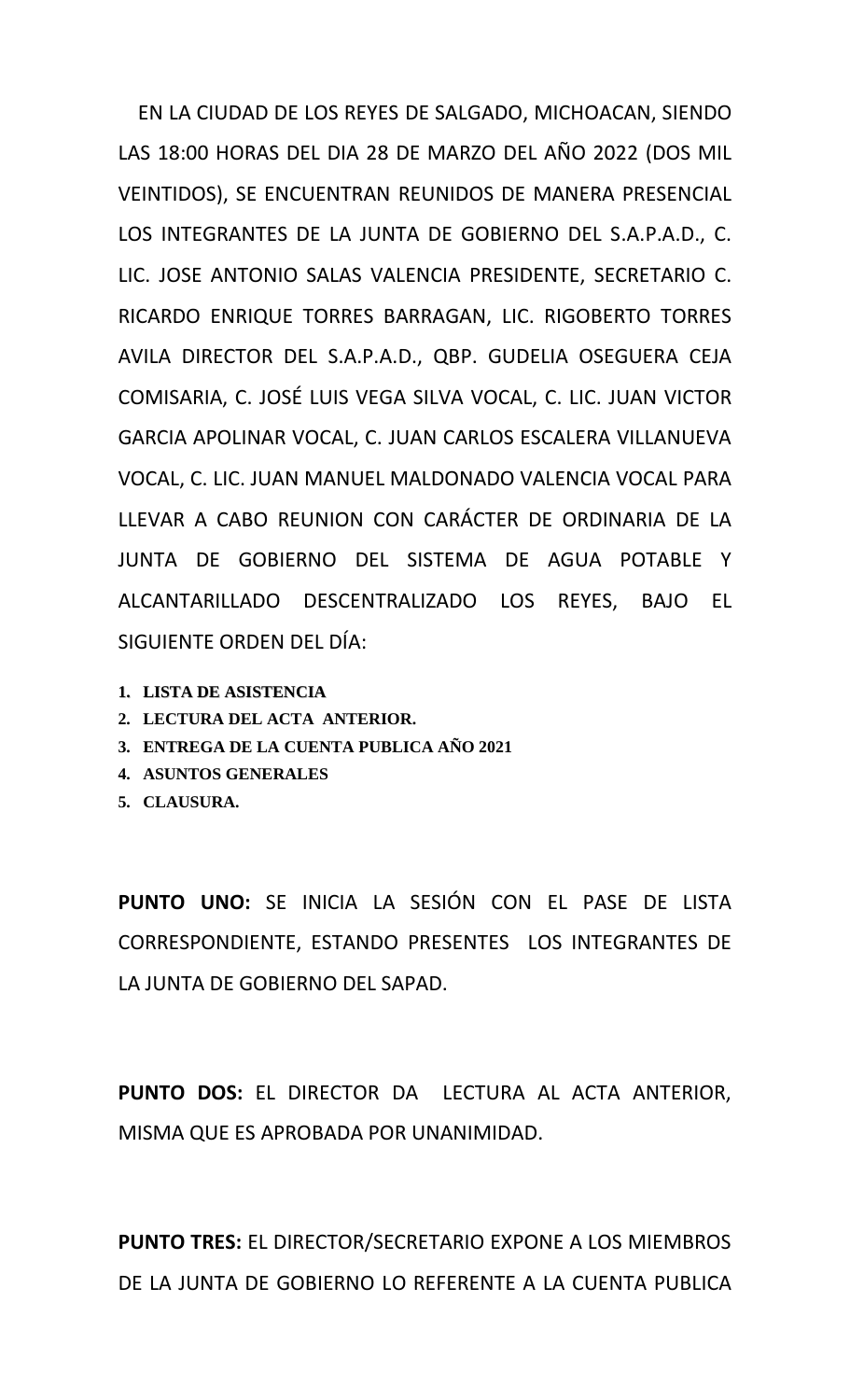CORRESPONDIENTE AL AÑO 2021 DANDO A CONOCER EL ESTADO QUE GUARDAN LAS FINANZAS DEL SISTEMA DE AGUA POTABLE Y ALCANTARILLADO DESCENTRALIZADO LOS REYES.- COMENTANDO QUE EN LO QUE RESPECTA A LOS 4 MESES EN LOS QUE HAN ESTADO EN ESTA NUEVA ADMINISTRACION SE HA VISTO UN BUEN TERMINO DE AÑO OBTENIENDO LOS INGRESOS PREVISTOS EN BASE A LA PLANEACION DEL AÑO 2021, EL INGRESO AUMENTO A DIFERENCIA DEL AÑO ANTERIOR YA QUE LAS TARIFAS COBRADAS AUMENTARON EN ESTE AÑO, Y DICHO EFECTO SE VE REFLEJADO EN BASE A RESULTADOS, AHORA BIEN EXPONE QUE LOS INGRESOS QUE SE TENIAN ESTIMADOS PARA EL AÑO 2021 ERAN DE \$20,957,835.58 Y LO QUE SE RECAUDO EN TODO EL AÑO FUERON \$21,129,368.96 POR LO QUE LES COMENTO QUE UBTUVIMOS MAS DE LO QUE ESTIMAMOS OBTENER Y ESO ES BUENO PARA PODER DAR UN BUEN MANTENIMIENTO A LA RED DE AGUA Y DRENAJE Y SATISFACER A TODA LA POBLACION EN GENERAL.- EL DIRECTOR/SECRETARIO COMENTA A LA JUNTA DE GOBIERNO QUE POR TALES RESULTADOS SE IMPLEMENTARON VARIAS ESTRATEGIAS DE COBRO DURANTE TODO EL AÑO Y UNA DE LAS PRINCIPALES ESTRATEGIAS FUE DANDO A CONOCER A LA POBLACION EN GENERAL LA PROMOCION DEL 100% QUE SI PAGAN EN ESTE AÑO SE LES QUITARA LAS MULTAS Y LOS RECARGOS Y TAMBIEN PAGARAN EL AÑO 2022 CON LA TARIFA DE AÑO 2021.- EL PRESIDENTE DE LA JUNTA COMENTA QUE EN EL TRANSCURSO DE SU LLEGADA COMO NUEVA ADMINISTRACION FUE SATISFACTORIO SABER QUE SE LLEGO A LA META DE OBTENER LOS INGRESOS QUE SE ESTIMARON PARA 2021 Y QUE CON ESO SE PODRAN HACER MEJOR LAS COSAS Y ASI SER EFICACES Y EFICIENTES PARA DAR LO QUE SE MERECE A LA POBLACION YA QUE ES UN PROCESO DIFICIL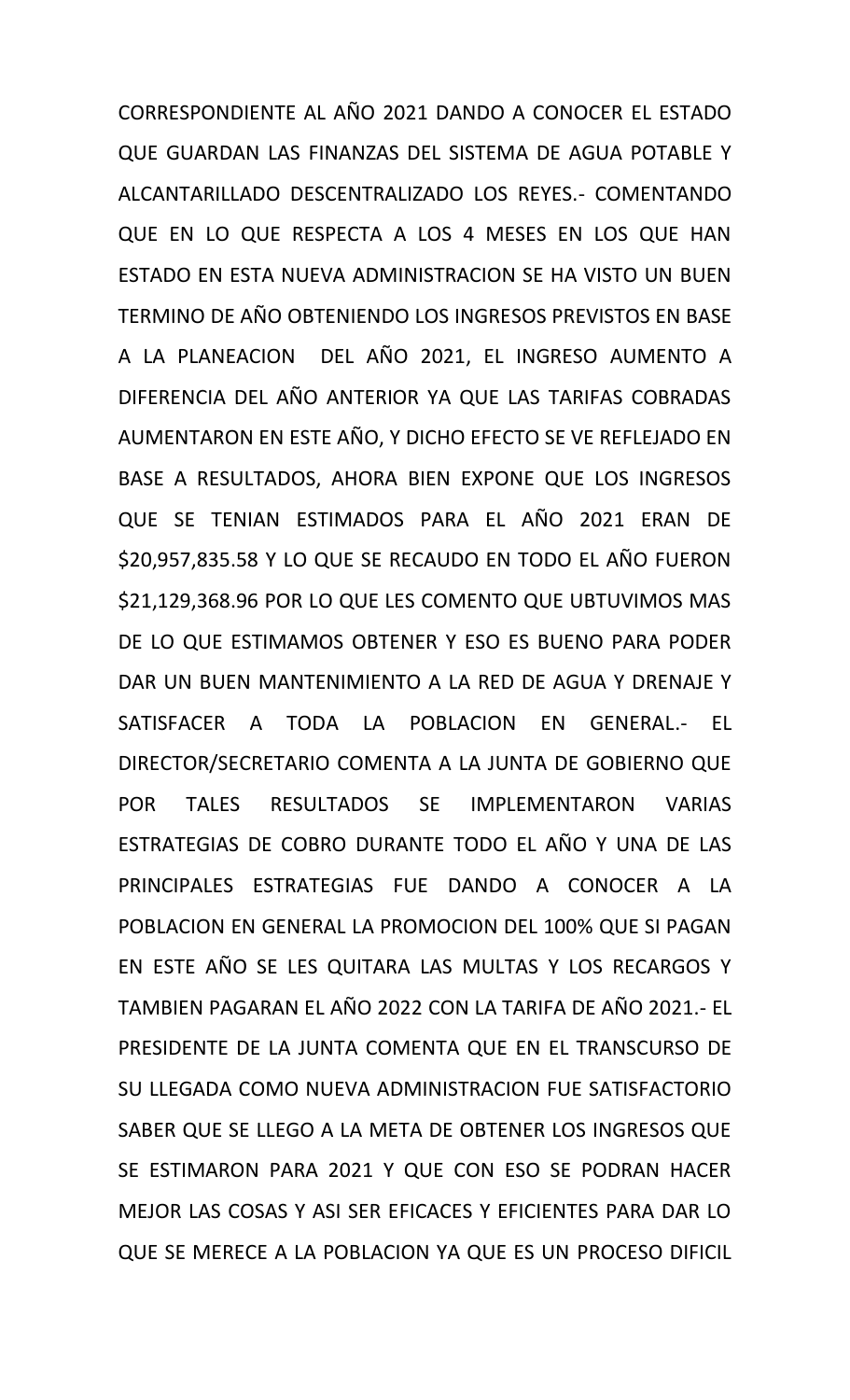DISTRIBUIR Y DAR TANTO MANTENIMENTO A LA RED DE AGUA Y DRENAJE PARA HACERLES LLEGAR DICHO RECURSO A LOS DIFERENTES USUARIOS DEL AGUA POTABLE .- SE SOMETE A VOTACION Y ES APROBADA POR UNANIMIDAD.

A CONTINUCACION SE DA UNA EXPLICACION DE LOS INGRESOS DEL S.A.P.A.D. LOS REYES DEL AÑO 2021:

| <b>INGRESOS</b>                                                                                                                                          | \$21,129,368.96 |
|----------------------------------------------------------------------------------------------------------------------------------------------------------|-----------------|
| <b>DERECHOS</b><br><b>AGUA POTABLE</b><br><b>ALCANTARILLADO</b><br><b>SANEAMIENTO</b>                                                                    | 16,660,898.35   |
| <b>DIFERENTES SERVICIOS</b><br><b>ABASTO DE AGUA EN PIPAS</b><br><b>DERECHO DE CONEXIÓN</b><br><b>CONTRATACION DE SERVICIO</b>                           | 2,010,111.79    |
| <b>CONTRIBUCIONES</b><br><b>ESPECIALES</b><br><b>APORTACION PARA OBRAS</b><br><b>EXPEDICION DE DOCUMENTOS</b>                                            | 677,067.50      |
| <b>APROVECHAMIENTOS</b><br><b>RECARGOS</b><br><b>MULTAS</b><br><b>MATERIAL DE AGUA</b><br>ROTURA Y REPARACION DE PAVIMENTO<br><b>MATERIAL DE DRENAJE</b> | 1,781,291.32    |

# **OTROS INGRESOS 0.00**

EN LOS EGRESOS EL SECRETARIO/DIRECTOR LIC. RIGOBERTO TORRES AVILA COMENTA QUE DESDE SU LLEGADA EL 01 DE SEPTIEMBRE DEL AÑO 2021 SE HA BUSCADO OPTIMIZAR CADA PESO PARA AFRONTAR TODOS LOS GASTOS QUE SE NECESITARON PARA PODER FINALIZAR EL AÑO DE LA MEJOR MANERA POSIBLE Y LOGRAR PAGAR CADA UNO DE LOS CONCEPTOS DE SERVICIOS PERSONALES, SUMINISTRO Y MATERIALES, SERVICIOS GENERALES,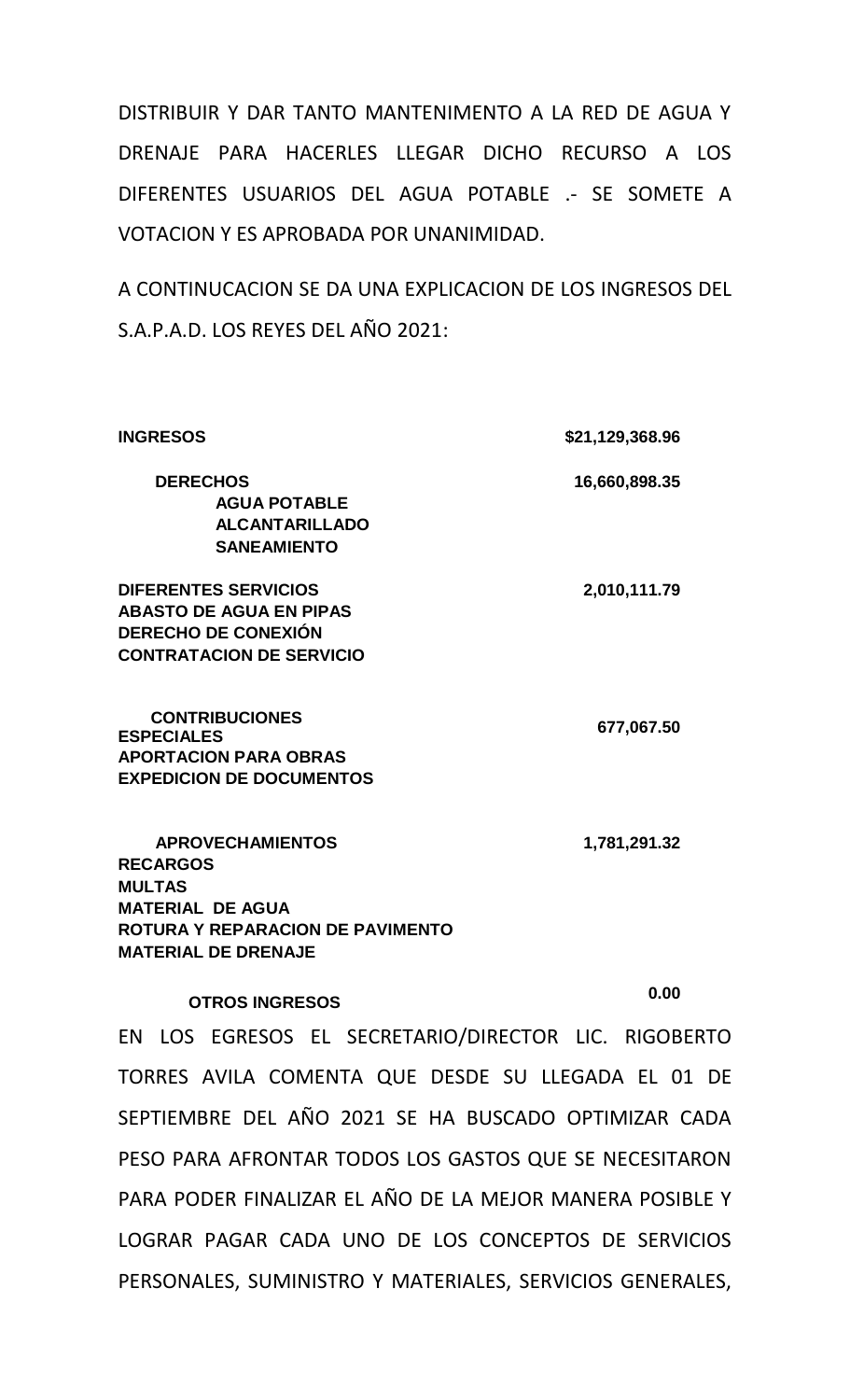TRANSFERENCIAS Y BINES DE LOS DIFERENTES TIPOS, TAMBIEN SEÑALA QUE EL MONTO DEL PRESUPUESTO DE EGRESOS PARA 2021 FUE DE \$20,957835.58 Y FINALIZAMOS GASTANDO UN TOTAL DE \$20,246,133.36 PUESTO QUE FUE SATISFACTORIO YA QUE LA UTILIDAD NOS HA SERVIDO DE GRAN AYUDA PARA PODER EMPEZAR EL NUEVO AÑO Y AFRONTAR LOS NUEVOS GASTOS QUE SE VIENIERON PARA ESTE COMIENZO DEL AÑO 2022. -; EL PRESIDENTE DE LA JUNTA COMENTA QUE ES MUY NECESARIO SIEMPRE ANALIZAR EL PRESUPUESTO QUE SE TIENE PARA CADA AÑO Y DISTRIBUIRLO DE LA MEJOR MANERA PARA DAR CUMPLIMIENTO A LAS NECESIDADES QUE TIENE EL ORGANISMO.- EN RESUMEN DE LOS EGRESOS DEL AÑO 2021 SON:

**INFORME FINANCIERO AL 31 DE DICIEMBRE DE 2021**

### **EGRESOS 20,246,133.36**

#### **SERVICIOS PERSONALES 12,925,084.20**

 SUELDOS COMPENSACIONES HONORARIOS PRIMA VACACIONAL AGUINALDO **IMSS**  INFONAVIT INDEMNIZACIONES Y LIQUIDACIONES IMPUESTO 3% SOBRE NOMINA

#### **MATERIALES Y SUMINISTROS**

 **1,410,601.69**

 MATERIAL DE OFICINA MATERIAL DE LIMPIEZA ALIMENTACION A PERSONAS MATERIAL ELECTRICO Y ELECTRONICA **MEDICINA**  GAS CLORO FERTILIZANTES Y AGROQUIMICOS COMBUSTIBLES Y LUBRICANTES REFACCIONES Y ACCESORIOS UNIFORMES

 **SERVICIOS GENERALES 5,564,315.07**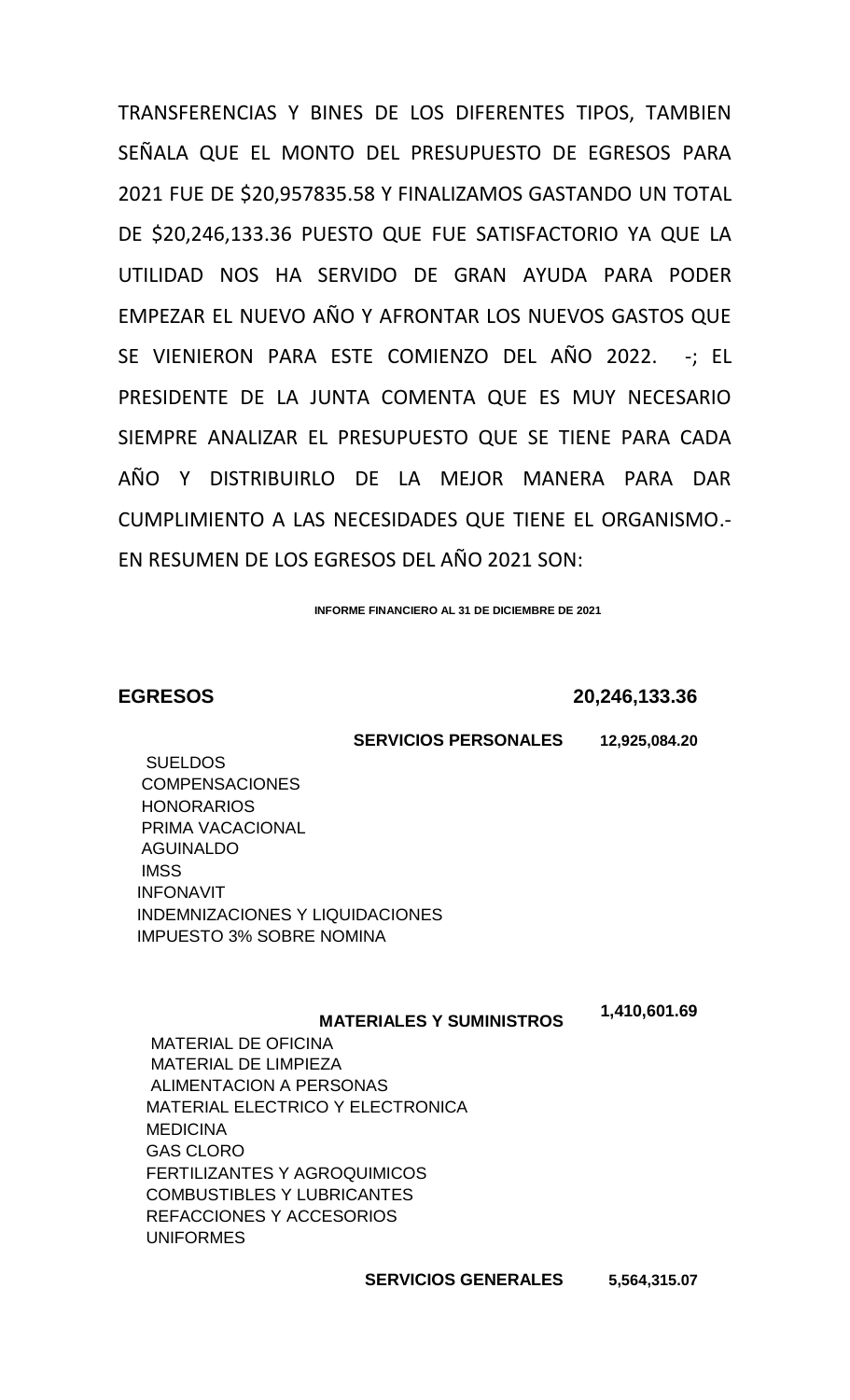SERVICIO ENERGIA ELECTRICA SERVICIO TELEFONICO SERVICIOS ARRENDAMIENTO COMISIONES Y GASTOS FINANCIEROS MTTO Y CONSERVACION DE INMUEBLES MTTO Y CONSERVACION DE OFICINA MTTO DE LA RED DE AGUA Y DRENAJE PUBLICIDAD Y DIFUCION CULTURA DEL AGUA VIATICOS NACIONALES GASTOS DE ORDEN SOCIAL DERECHO POR USO Y EXPLOTACION DE AGUAS NACIONALES CUOTAS Y SUSCRIPCIONES

#### **OTRAS AYUDAS 346,132.40 JUBILACIONES**

EN GENERAL ESTO SERIA EL RESUMEN GENERAL DE LA CUENTA PUBLICA DEL AÑO 2021, SE SOMETE A VOTACION Y ES APROBADA POR UNANIMIDAD.

**PUNTO CUATRO:** .- NO HAY ASUNTOS GENERALES.

**PUNTO CINCO:** HABIENDO AGOTADO LOS PUNTOS DEL ORDEN DEL DIA, EL PRESIDENTE MUNICIPAL C. LIC JOSE ANTONIO SALAS VALENCIA, DA LAS GRACIAS A LOS PRESENTES Y DA POR TERMINADA LA SESIÓN, SIENDO LAS 19:53 P.M. DEL DIA Y FECHA ARRIBA SEÑALADO, FIRMANDO LOS QUE EN ELLA INTERVINIERON.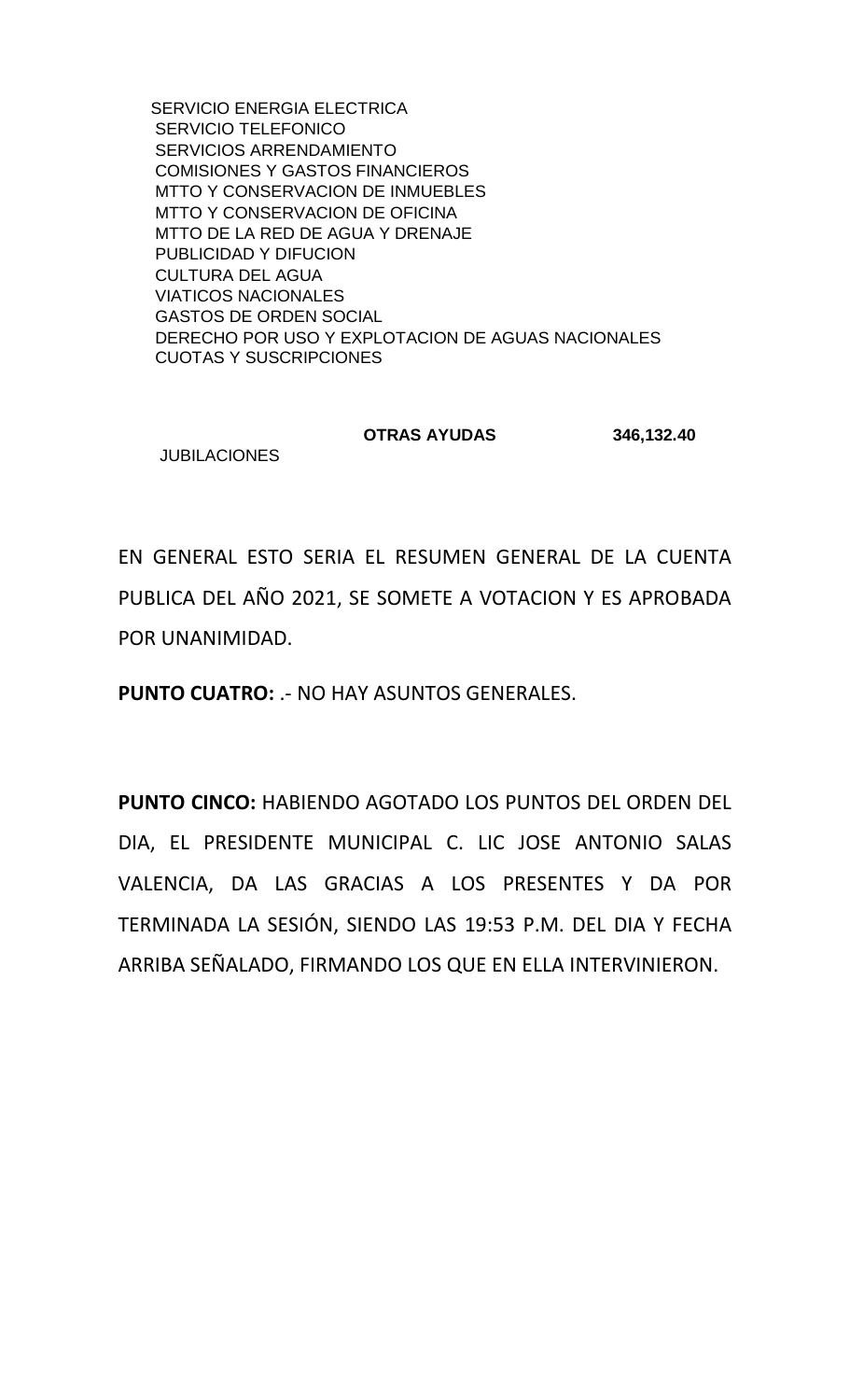## **PRESIDENTE:**

C. LIC. JOSE ANTONIO SALAS VALENCIA

## **SECRETARIO**

C. RICARDO ENRIQUE TORRES BARRAGAN

## **COMISARIO**

QBP. GUDELIA OSEGUERA CEJA

# **DIRECTOR/SECRETARIO DEL SAPAD**

LIC. RIGOBERTO TORRES AVILA

# **VOCAL**

C. JOSÉ LUIS VEGA SILVA

# **VOCAL**

C. JUAN VICTOR GARCIA APOLINAR

# **VOCAL**

C. JUAN CARLOS ESCALERA VILLANUEVA